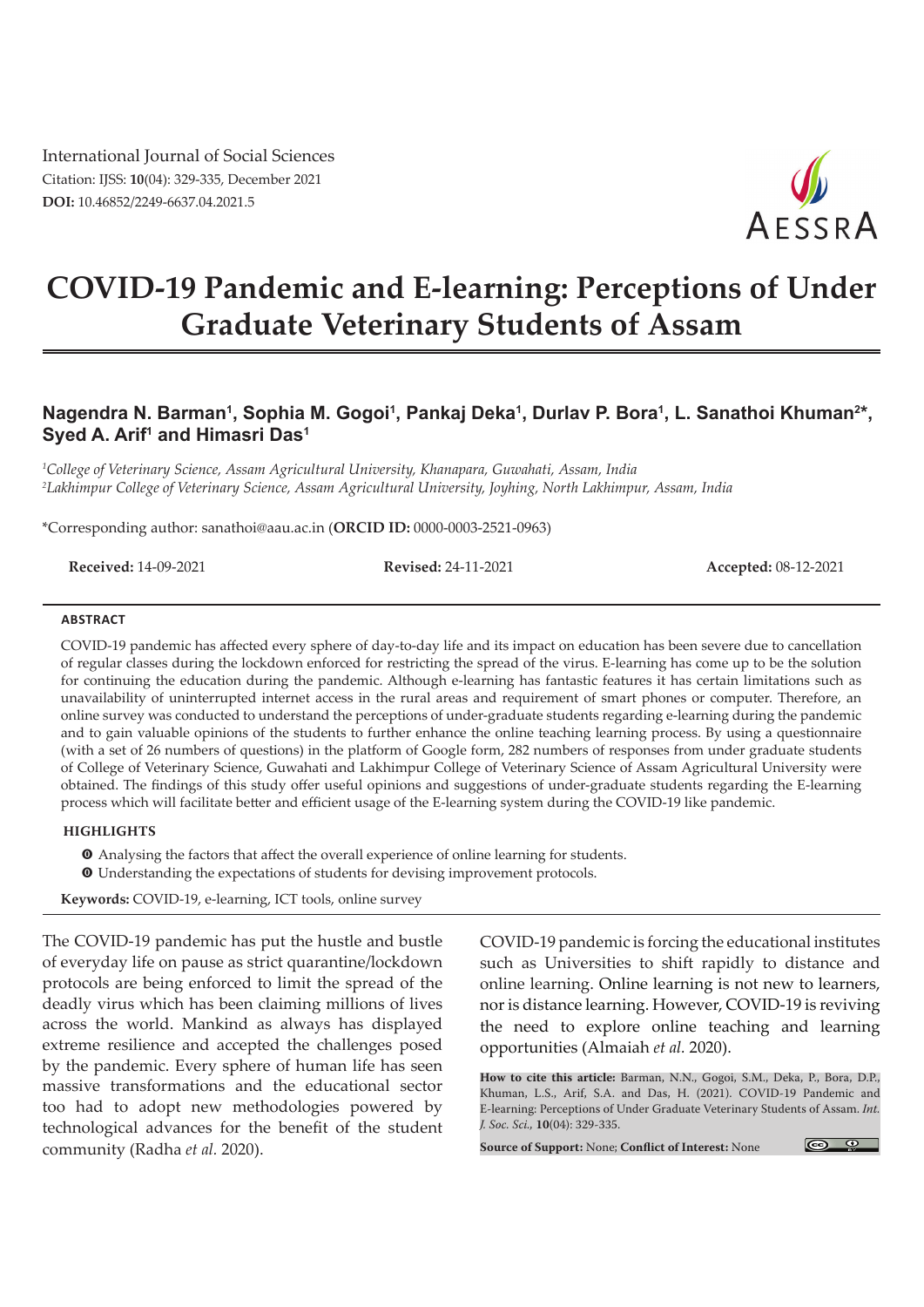Barman *et al.*

In the wake of these, it becomes all the more important to know and understand about the experiences and expectations of the students. The present survey was therefore conducted to analyse the students' perspective, which is especially important because of the transition to novel teaching approaches.

# **Materials and Methods**

The under-graduate students of College of Veterinary Science, Khanapara and Lakhimpur College of Veterinary Science, North Lakhimpur of Assam Agricultural University were selected as respondents for the study. A questionnaire with 26 numbers of questions regarding e-learning during the COVID-19 pandemic was prepared as a Google form. The link was then shared with the under-graduate students. In order to garner maximum support towards the survey, the students were allowed to participate at will and the responses were made anonymous for getting honest and unbiased inputs from the students.

A total of 282 responses were recorded from the undergraduate students and the records were tabulated and statistical analysis such as descriptive and relational analysis was performed using statistical analysis tool (SPSS).

# **Results and Discussion**

#### **1. Traditional learning and e-learning- the interface**

- On being asked about their overall experience regarding online teaching in the prevailing pandemic situation, 45.4% of the respondents said it was average while 27% felt it was good (Fig. 1 a).
- $\cdot \cdot$  In comparison to classroom learning, 47.3 % felt elearning was more stressful.
- When asked to rate their activity during classes, 69.6% said they were active during online classes while 3.9% said that they were extremely active and 23.9% said they were inactive. However, in case of traditional classroom teaching, though an almost similar number of respondents (65.6%) said they were active but a higher percentage (30.5%) said they were extremely active and only 3.9% said they were inactive.
- $\div$  Close to half of the respondents (48.7%) said that remote learning was moderately effective for them. Another 3.6% felt it was very effective in contrast to 14.7% who felt it was not at all effective (Fig. 1 b).
- $\cdot \cdot$  In the opinion of 47.4% of the respondents, the main advantage of online learning was that they could learn at home at their own pace while 23.4% felt it was advantageous because of the comfortable and stress-free surroundings. Another 22.6% said that the continuous access to online materials was an advantage.
- $\div$  Out of the respondents, 51.4% opined that e-learning was moderately effective for gaining theoretical knowledge, 12% said it was very effective and 5.8% said it was not at all effective.
- $\cdot$  In contrast, 55.1% felt that e-learning was not at all effective for gaining practical knowledge (Fig. 1 c)

#### **2. ICT tools/ devices**

- 75.2% of the respondents had an uninterrupted access to a device for attending online classes, while 24.8% shared a device with others.
- $\triangleleft$  Majority of the respondents (45.7%) said that their ability to use online or web based learning tools was average while 11% opined it was poor (Fig. 1 d).
- Only 7.4% of the respondents said that they used a Laptop for online learning while 90.8% used a smartphone. However, on being asked which device was convenient for online learning, 50% chose a laptop while 40.1% chose a smartphone.
- $\textcolor{blue}{\clubsuit}\textcolor{blue}{\bullet}$  More than half of the respondents (56.6%) said that issues with the internet was the main disadvantage of online learning. Another 11% said that the main disadvantage was due to technical problems with the IT equipment. However, 17.1% felt it was the lack of interaction with the teachers.

#### **3. Teaching methodologies**

 The students were also asked to point out which online teaching approach adopted by the teacher was more helpful for them. Close to half of the respondents (45.5%) chose Powerpoint presentations plus interactive whiteboard, 18.1%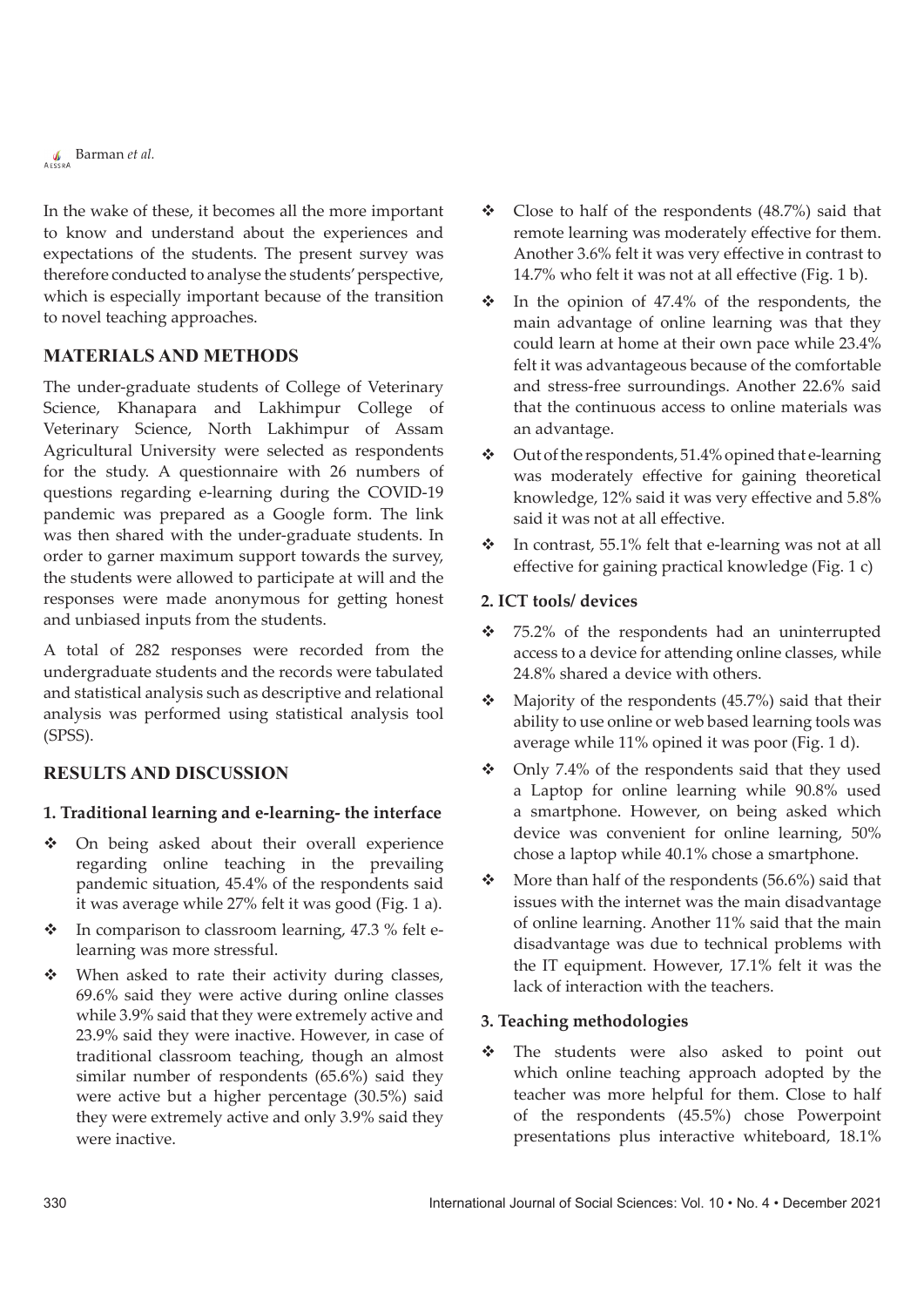chose recorded videos/presentations which they could play at their own convenience, 14.4% chose Powerpoint presentations and 12.6% chose Powerpoint presentations followed by quizzes .

\* The respondents felt that online practical classes could be improved by including Live demonstration (65.1%), field assignments/survey projects (16%) and interactive video (14.2%).

# **4. Institutional support**

- On being asked about the involvement of teachers, 72.3% said that the teacher put in his/her efforts to know whether the students were able to understand the subject.
- $\cdot \cdot$  In response to another query, 57.3% said that the teacher provided them the opportunity to contact him/her for clarification regarding the subject beyond class hours.
- \* Further, when asked if the teachers gave them extra help when they needed, 57.6% of the respondents replied "Always" and another 33.8% replied "Very often".
- $\div$  Among the respondents, 36.7% felt that their College was very helpful in offering them the resources to learn from home while 40 % felt it was moderately helpful.

# **5. Evaluation procedure**

- On being asked to rate the online examination process adopted by their College, 54.1% felt it was good while 16.5% felt it was excellent.
- $\cdot$  In context of online examinations, 51.1% felt multiple choice questions evaluated a student's knowledge and understanding properly. Rest 3.6% chose short answer type, another 3.6% chose reasoning type while 37.1% chose a combination of the above question types (Fig. 1 e).

#### **6. Future perspectives**

 When asked if online examinations should replace the traditional form in future, 50.2% of the respondents replied "no never" while 31.3% felt the theory part might be considered.

 $\bullet$  Once the pandemic is over, 59.7% of the respondents said that they will prefer traditional classroom teaching, 3.2% chose to prefer e-learning while 37.1% chose a combination of both (Fig. 1 f).

#### **7. Relational Analysis**

Statistical analysis revealed that the overall experience about online teaching was positively correlated to Uninterrupted access to a device for attending online classes, Ability of the student's use of online or web based learning tools, Effort put in by teacher for making understanding the subject, Teachers' providing opportunities for further clarification of the subject, Extra help given by the teachers, College offering resources to learn from home (Table 1).

Additionally, on further regression analysis (Table 2), it was observed that Ability of the student's use of online or web-based learning tools and Level of effectiveness of remote learning was positively and highly significantly (P<0.01 with b=5.259\*\* and 5.496\*\*) affecting 'overall experience about online teaching'. In the present perspective, these two variables had played important role in influencing the 'overall experience about online teaching'.

#### **Discussion**

In our study, we could find that the students found e- learning moderately effective and also cited few advantages like learning at their own pace, continuous access to learning materials etc. In another study carried out by Verma *et al*. (2020), the students expressed their preference for online classes during the pandemic. In the same way, Dhawan *et al.* (2020) opined that in natural or man-made crises like situation, the Anywhere-Anytime feature of e-learning is beneficial. Bączek *et al.* (2021) too observed that ease of access to educational materials, ability to choose the time and place to study were shown as the strongest advantages of online learning during the COVID 19 pandemic. However, Luaran *et al*. (2014) reported that though e-learning enabled learning at any place and time, it has many disadvantages viz. students require computers which have to be bought or have to be accessed at cyber cafes, which later led to reduced opportunities for face to face contact among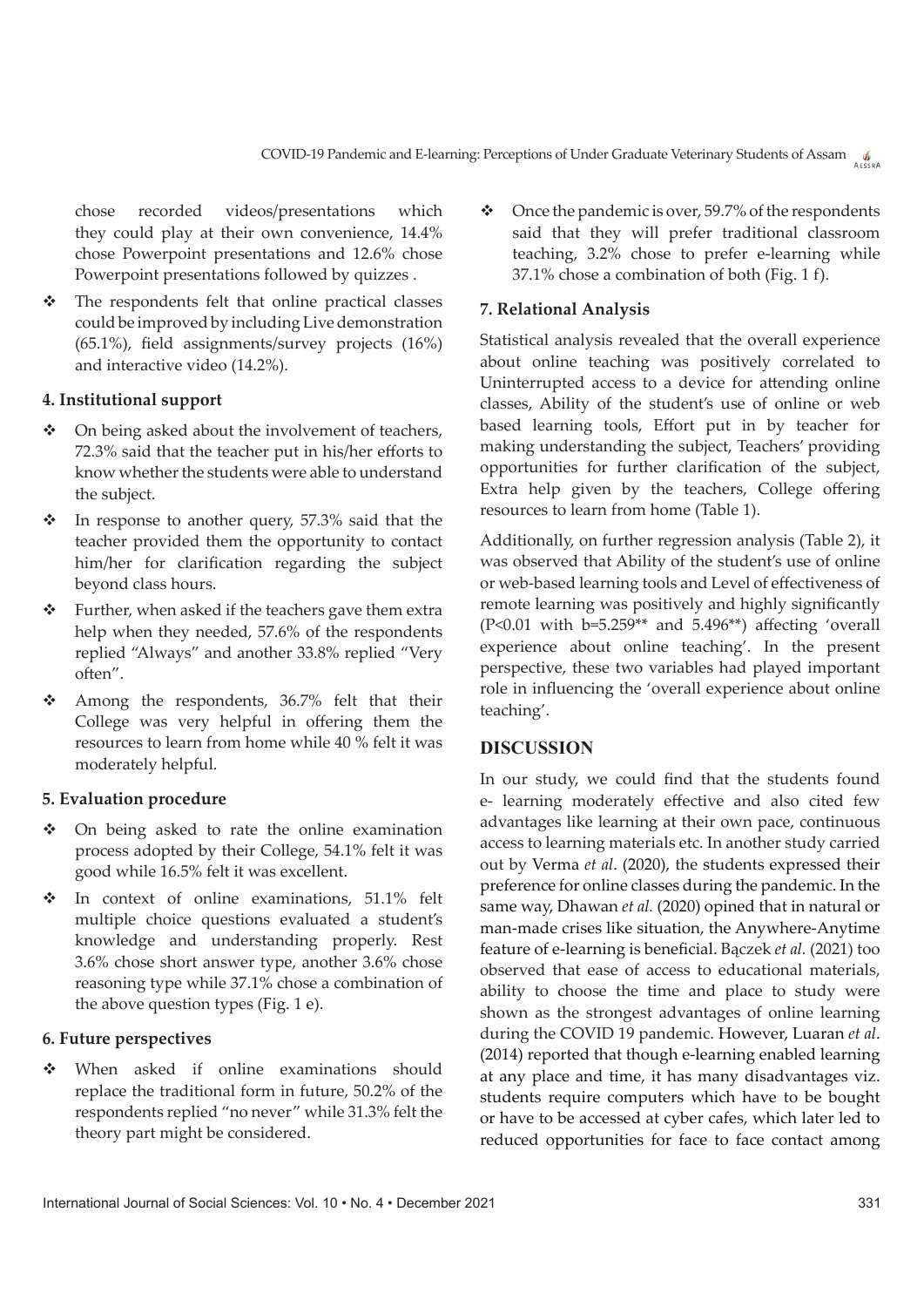# Barman *et al.*

|              |                      | $\overline{2}$       | 3          | 4                    | 5           | 6          | 7         | 8          | 9           | 10        | 11         | 12          |
|--------------|----------------------|----------------------|------------|----------------------|-------------|------------|-----------|------------|-------------|-----------|------------|-------------|
|              |                      |                      |            |                      |             |            |           |            |             |           |            |             |
| $\mathbf{1}$ | $\mathbf{1}$         | $0.121$ <sup>*</sup> | $0.452**$  | $0.555$ **           | $0.323**$   | $0.251$ ** | $0.293**$ | $0.384**$  | $-0.040$    | $0.432**$ | $0.390**$  | $0.323**$   |
| 2            | $0.121$ <sup>*</sup> |                      | $0.274**$  | $0.154$ <sup>*</sup> | 0.068       | 0.035      | 0.077     | 0.066      | $-0.027$    | 0.034     | $0.163**$  | $0.117^{*}$ |
| 3            | $0.452**$            | $0.274**$            |            | $0.296**$            | 0.079       | 0.037      | 0.086     | $0.245$ ** | $-0.076$    | $0.200**$ | $0.290**$  | $0.265$ **  |
| 4            | $0.555$ **           | $0.154*$             | $0.296**$  | -1                   | $0.343**$   | $0.304**$  | $0.325**$ | $0.357**$  | $-0.041$    | $0.337**$ | $0.347**$  | $0.271$ **  |
| 5            | $0.323**$            | 0.068                | 0.079      | $0.343**$            |             | $0.534**$  | $0.612**$ | $0.263**$  | $0.130^{*}$ | $0.185**$ | $0.391**$  | $0.321**$   |
| 6            | $0.251$ **           | 0.035                | 0.037      | $0.304**$            | $0.534**$   |            | $0.658**$ | $0.244$ ** | 0.057       | $0.162**$ | $0.295**$  | $0.298**$   |
| 7            | $0.293**$            | 0.077                | 0.086      | $0.325**$            | $0.612**$   | $0.658**$  | 1         | $0.245$ ** | 0.079       | $0.194**$ | $0.328**$  | $0.328**$   |
| 8            | $0.384**$            | 0.066                | $0.245**$  | $0.357**$            | $0.263**$   | $0.244$ ** | $0.245**$ | 1          | $0.202**$   | $0.205**$ | $0.239**$  | $0.234**$   |
| 9            | $-0.040$             | $-0.027$             | $-0.076$   | $-0.041$             | $0.130^{*}$ | 0.057      | 0.079     | $0.202**$  | 1           | $-0.095$  | $-0.020$   | $-0.062$    |
| 10           | $0.432**$            | 0.034                | $0.200**$  | $0.337**$            | $0.185**$   | $0.162**$  | $0.194**$ | $0.205**$  | $-0.095$    |           | $0.327**$  | $0.296**$   |
| 11           | $0.390**$            | $0.163**$            | $0.290**$  | $0.347**$            | $0.391**$   | $0.295**$  | $0.328**$ | $0.239**$  | $-0.020$    | $0.327**$ |            | $0.366$ **  |
| 12           | $0.323**$            | $0.117$ <sup>*</sup> | $0.265$ ** | $0.271$ **           | $0.321$ **  | $0.298**$  | $0.328**$ | $0.234**$  | $-0.062$    | $0.296**$ | $0.366$ ** | 1           |

**Table 1:** Correlation analysis of the different factors affecting overall experience regarding online teaching

1 = What is your overall experience about online teaching considering prevailing pandemic situation?

2 = Do you have uninterrupted access to a device for attending online classes?

3 = How will you rate your ability to use online or web-based learning tools?

4 = How effective has remote learning been for you?

5 = Does your teacher put in his/her effort to know whether you are able to understand the subject?

6 = Does your teacher provide you the opportunity to contact him/her for further clarifications regarding the subject beyond class hours?

7 = Does your teacher give you extra help if you need it?

8 = Rate your activity during online classes

9 = Rate your activity during traditional classroom teaching

10 = How effective is e- learning for gaining practical knowledge?

11 = How helpful your college has been in offering you the resources to learn from home?

12 = How will you rate the online examination process adopted by your college?

*\*, Significant at 0.05 level of probability, \*\*, Significant at 0.01 level of probability.*

| Table 2: Regression analysis of overall experience about online teaching considering prevailing pandemic situation with |  |  |  |  |  |  |  |  |
|-------------------------------------------------------------------------------------------------------------------------|--|--|--|--|--|--|--|--|
| independent variables-                                                                                                  |  |  |  |  |  |  |  |  |

| <b>Sl. No.</b> | <b>Independent Variable</b>                                                                                                              | Variable no.               | Regression<br>coefficient b value | 't' value for b     |
|----------------|------------------------------------------------------------------------------------------------------------------------------------------|----------------------------|-----------------------------------|---------------------|
| $\mathbf{1}$   | Do you have uninterrupted access to a device for attending online<br>classes?                                                            | X.                         | $-0.035$                          | $-0.756^{NS}$       |
| 2              | How will you rate your ability to use online or web-based learning<br>tools?                                                             |                            | 0.270                             | $5.259**$           |
| 3              | How effective has remote learning been for you?                                                                                          | $X_{3}$                    | 0.295                             | $5.496**$           |
| 4              | Does your teacher put in his/her effort to know whether you are<br>able to understand the subject?                                       | $X_{\scriptscriptstyle A}$ | 0.091                             | 1.504 <sup>NS</sup> |
| 5              | Does your teacher provide you the opportunity to contact him/her<br>for further clarifications regarding the subject beyond class hours? | $X_{5}$                    | $-0.009$                          | $-0.148 N^s$        |
| 6              | Does your teacher give you extra help if you need it?                                                                                    | $X_{6}$                    | 0.020                             | 0.301 <sup>NS</sup> |
| 7              | Rate your activity during online classes                                                                                                 | $X_{\pi}$                  | 0.138                             | 2.685 <sup>NS</sup> |
| 8              | Rate your activity during traditional classroom teaching                                                                                 | $X_{\rm s}$                | $-0.030$                          | $-0.642^{NS}$       |
| 9              | How effective is e-learning for gaining practical knowledge?                                                                             | $X_{\alpha}$               | 0.203                             | 4.077 <sup>NS</sup> |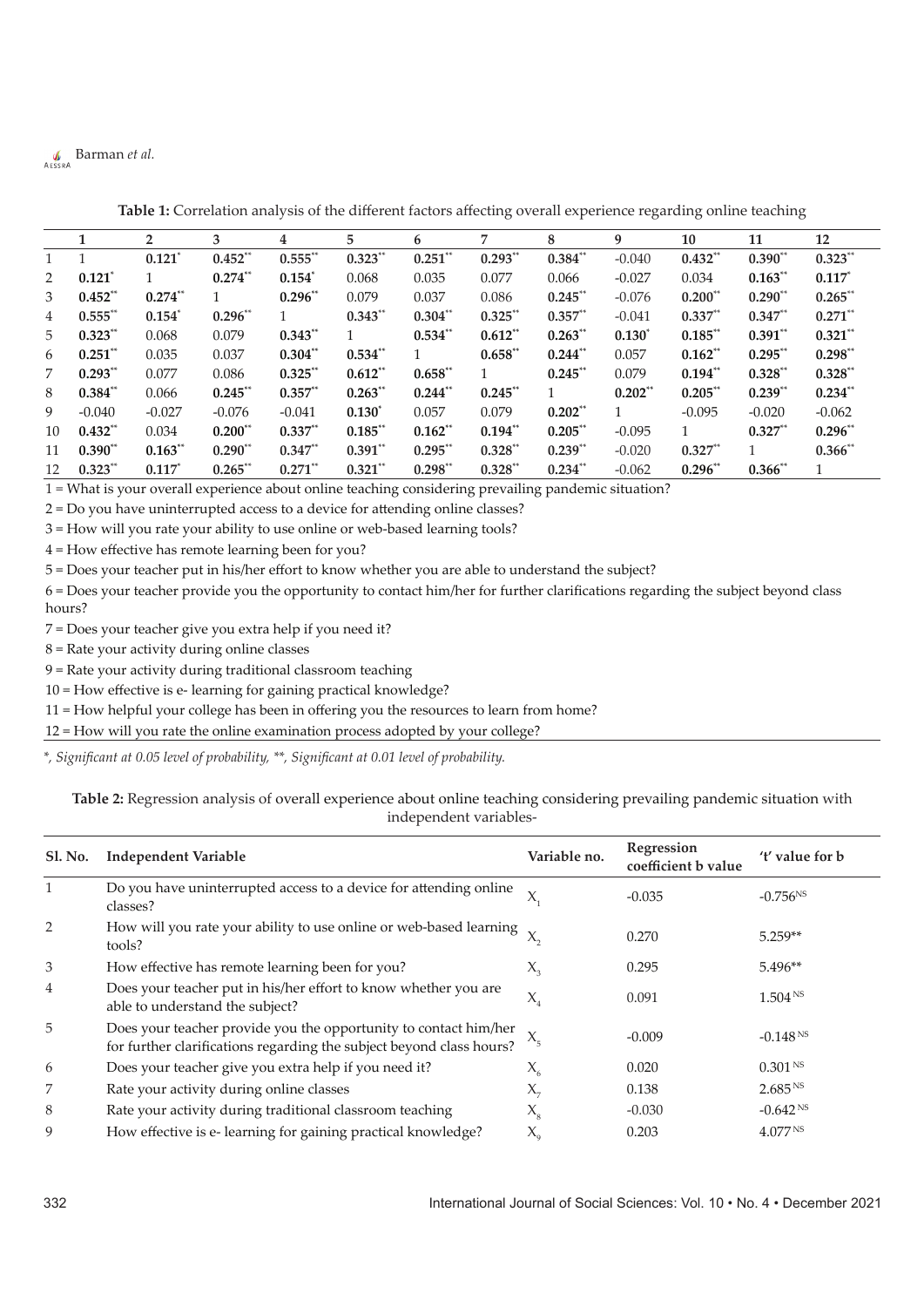| 10  | How helpful your college has been in offering you the resources to $\chi$<br>learn from home? | 0.070    | $1.316 N^s$   |
|-----|-----------------------------------------------------------------------------------------------|----------|---------------|
| -11 | How will you rate the online examination process adopted by your $\rm _X$<br>college?         | $-0.002$ | $-0.045^{N5}$ |
|     | $R^2 = 0.70$ , 'F' value for $R = 22.14***$                                                   |          |               |

*\*, Significant at 0.05 level of probability; \*\*, Significant at 0.01 level of probability.*

friends (Luaran *et al*. 2014). In another report, Borstorff and Lowe (2007) cited that the main objection to elearning was the lack of face-to-face interaction among the students.

Inquiring about the disadvantages of online learning in our study, a high number of the respondents felt it was related to issues with the internet followed by technical problems with the IT equipment. Similar results were observed by Qazi *et al.* (2020) where reliable internet support, affordability of gadget and access to online learning resources during COVID 19 were significantly linked to students' satisfaction amid COVID 19 pandemic. In context of acquiring practical knowledge, more than half of the respondents in our study did not find e-learning effective. They felt that for improving online practical classes live demonstration, field assignments/survey projects and interactive video could be included. In a comparable study, Kaup *et al*. (2020) reported that technology related challenge and clinical skill training were the two paramount constraining factors related to e-learning. Dhawan *et al*. (2020) suggested that a plenty of online tools are available which are important for an effective and efficient learning environment and in order to maintain a human touch, the educators could use a combo of audio, videos, and text to reach out to their students. This would not only help in creating a collaborative and interactive learning environment but would also encourage the students to give their immediate feedback, ask queries, and thus learn interestingly. Earlier, other researchers too have commented that online programs should be creative, interactive, relevant, student-centric, and group-based (Partlow & Gibbs, 2003). Further, online teaching Institutions have to emphasize on collaborative learning, case learning, and project-based learning (Kim & Bonk, 2006).

In the presence of the right technological assets the effectiveness of was e-learning is enhanced. Digital education therefore has many challenges to overcome since less privileged students are deprived of reaping the benefits equally.

In another query regarding the kind of teaching the students would prefer after the pandemic crises is solved, 37.1% of the respondents chose a combination of traditional classroom teaching and e- learning. A similar finding was also reported by Rajab *et al*. (2020) and Shetty *et al*. (2020) where majority of the students preferred a combined approach of teaching after the pandemic for their better academic development.

The relational analysis of the data acquired in the present study revealed that an expertise of the student in use of online/web-based learning tools obviously made the experience of online teaching smooth as any constraints arising due to technical issues of online teaching would be solved immediately. In another study, Parkes *et al*. (2014) found that students were not sufficiently prepared for balancing online learning with their work, family, and social lives. Students were also found to be ill prepared for several e-learning and academic-type competencies along with a low-level preparedness concerning the usage of Learning Management Systems. Muflih *et al.* (2020) found that well preparedness to join online education and prior experience in learning significantly affected the student preparedness and attitude toward online learning. Similarly, Hergüner *et. al.* (2021) observed positive correlation between online learning attitude and online learning readiness.

 Initially, during the pandemic the abrupt change from classroom to online learning did not leave any room for analysing the different aspects and consequences. Therefore, at present it is imperative to observe the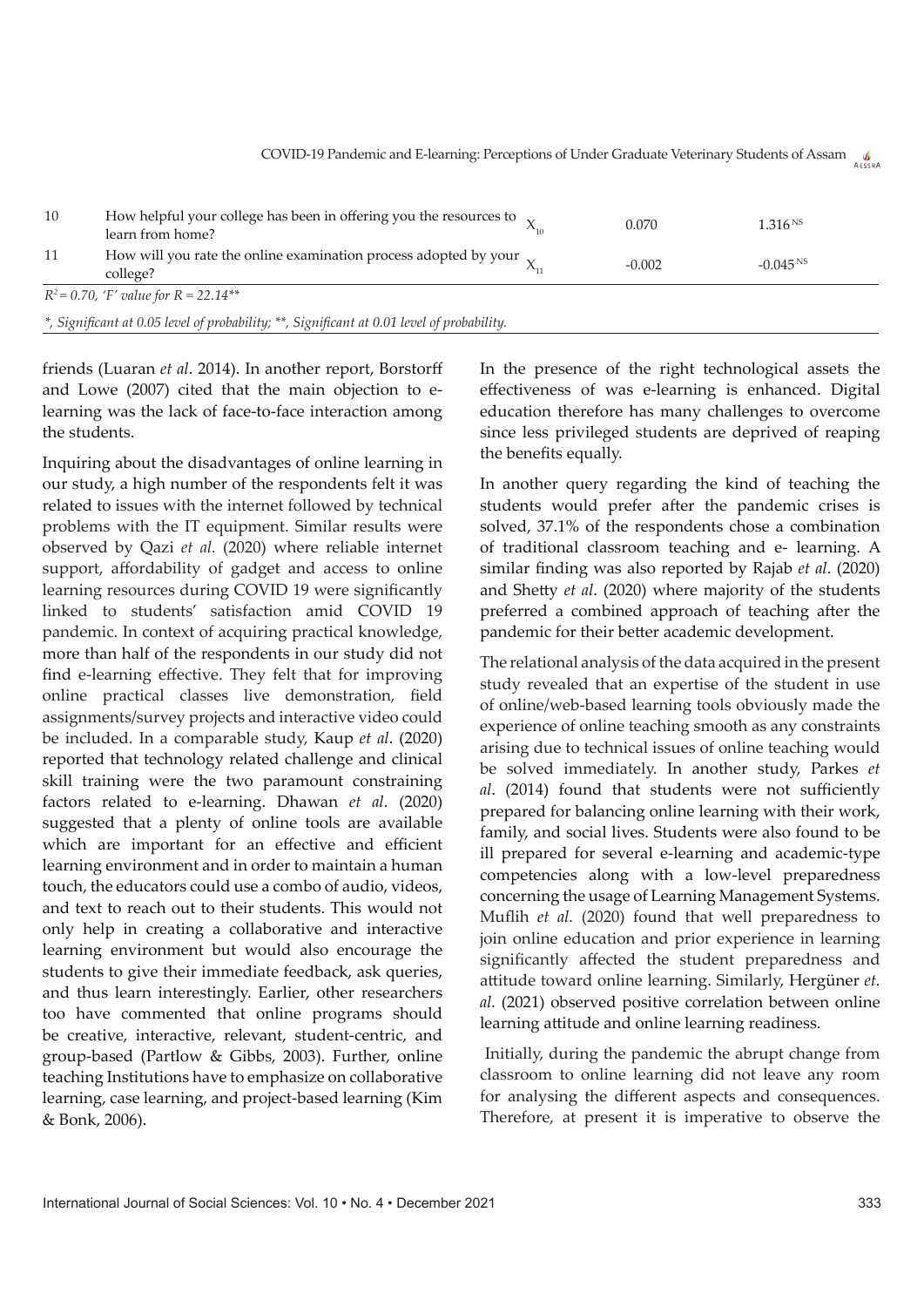

minute details of this shift and how it will impact the education system worldwide in future.

#### **Conclusion**

The major barriers for online learning include the lack of community felt by the students, technical problems, and difficulties in understanding instructional goals (Song *et al*. 2004). Therefore, the challenge ahead for the educational institutions is not only be restricted to finding and utilizing new technology but towards reimagining education as well as guiding the students and academic staff towards digital literacy (Dhawan, 2020).

The findings of the present survey provide initial insights about how the students of the Veterinary Faculty of Assam Agricultural University feel about e-learning in the present scenario. Traditional methods such as face to face teaching, black board etc. are essential and are time-tested approaches for teaching. However, in the present situation when there is always a possibility of closure of educational institutes due to another wave of COVID-19, a combination of offline teaching with proper precautions such as social distancing, dividing the students into smaller groups etc. along with online teaching using video communication services, video recordings etc have to be used for giving the best learning experience to the students. In a nutshell, it has been observed that the e-learning can be greatly enhanced by blending various methodologies and technologies and for that purpose availability of advanced ICT tools for each and every one is a pre requisite. Although creating a e-learning favourable environment is challenging but definitely not impossible if a concerted action plan is drawn with the help of the authorities concerned.

#### **Acknowledgements**

The survey team acknowledges the support provided by Dr. B. N. Saikia, Dean, Faculty of Veterinary Science, Assam Agricultural University, Khanapara, Guwahati and Dr U. R Tamuli, Associate Dean, Lakhimpur College of Veterinary Science, A.A.U., North Lakhimpur.

#### **References**

- Almaiah, M.A., Al-Khasawneh, A. and Althunibat, A. 2020. Exploring the critical challenges and factors influencing the E-learning system usage during COVID-19 pandemic. *Education and Information Technologies*, **25**: 5261-5280.
- Bączek, M., Zagańczyk-Bączek, M., Szpringer, M., Jaroszyński, A. and Wożakowska-Kapłon, B. 2021. Students' perception of online learning during the COVID-19 pandemic: a survey study of Polish medical students. *Medicine*, **100**(7).
- Borstorff, P.C. and Lowe, S.K. 2007. Students Perceptions and Opinions Toward E- learning in the College Environment. *Academy of Edu. Leadership J.*, **11**(2): 13-29.
- Dhawan, S. 2020. Online Learning: A Panacea in the Time of COVID-19 Crisis. *Journal of Educational Technology Systems*, **49**(1): 5-22.
- Hergüner, G., Yaman, Ç., Çaglak Sari, S., Yaman, M.S. and Dönmez, A. 2021. The Effect of Online Learning Attitudes of Sports Sciences Students on Their Learning Readiness to Learn Online in the Era of the New Coronavirus Pandemic (COVID-19). *Turkish Online Journal of Educational Technology-TOJET.*, **20**(1): 68-77.
- Kaup, S., Jain, R., Shivalli, S., Pandey, S. and Kaup, S. 2020. Sustaining academics during COVID-19 pandemic: the role of online teaching-learning. *Indian Journal of Ophthalmology,* **68**(6): 1220.
- Kim, K.-J. and Bonk, C.J. 2006. The future of online teaching and learning in higher education: The survey says. *Educause Quarterly*, **4**: 22–30.
- Luaran, J.E., Samsuri, N.N., Ahmad, Nadzri, F.A. and Rom, K.B.N. 2014. A study on the student's perspective on the effectiveness of using e-learning. *Procedia - Social and Behavioral Sciences*, **123**:  $139 - 144$
- Muflih, S., Abuhammad, S., Karasneh, R., Al-Azzam, S., Alzoubi, K.H. and Muflih, M. 2020. Online education for undergraduate health professional education during the COVID-19 pandemic: Attitudes, barriers, and ethical issues. *Research Square*.
- Parkes, M., Stein, S. and Reading, C. 2014. Student preparedness for university e-learning environments. *The Internet and Higher Education,* **25**: 1–10.
- Partlow, K.M. and Gibbs, W.J. 2003. Indicators of constructivist principles in internet-based courses. *J. Computing in Higher Education*, **14**(2): 68–97.
- Qazi, Atika, Khulla N., Javaria Q., Hussain A., Usman N., Shuiqing Y., Glenn H. and Abdu G. 2020. "Conventional to online education during COVID-19 pandemic: Do develop and underdeveloped nations cope alike." *Children and Youth Services Rev.,* **119**: 105582.